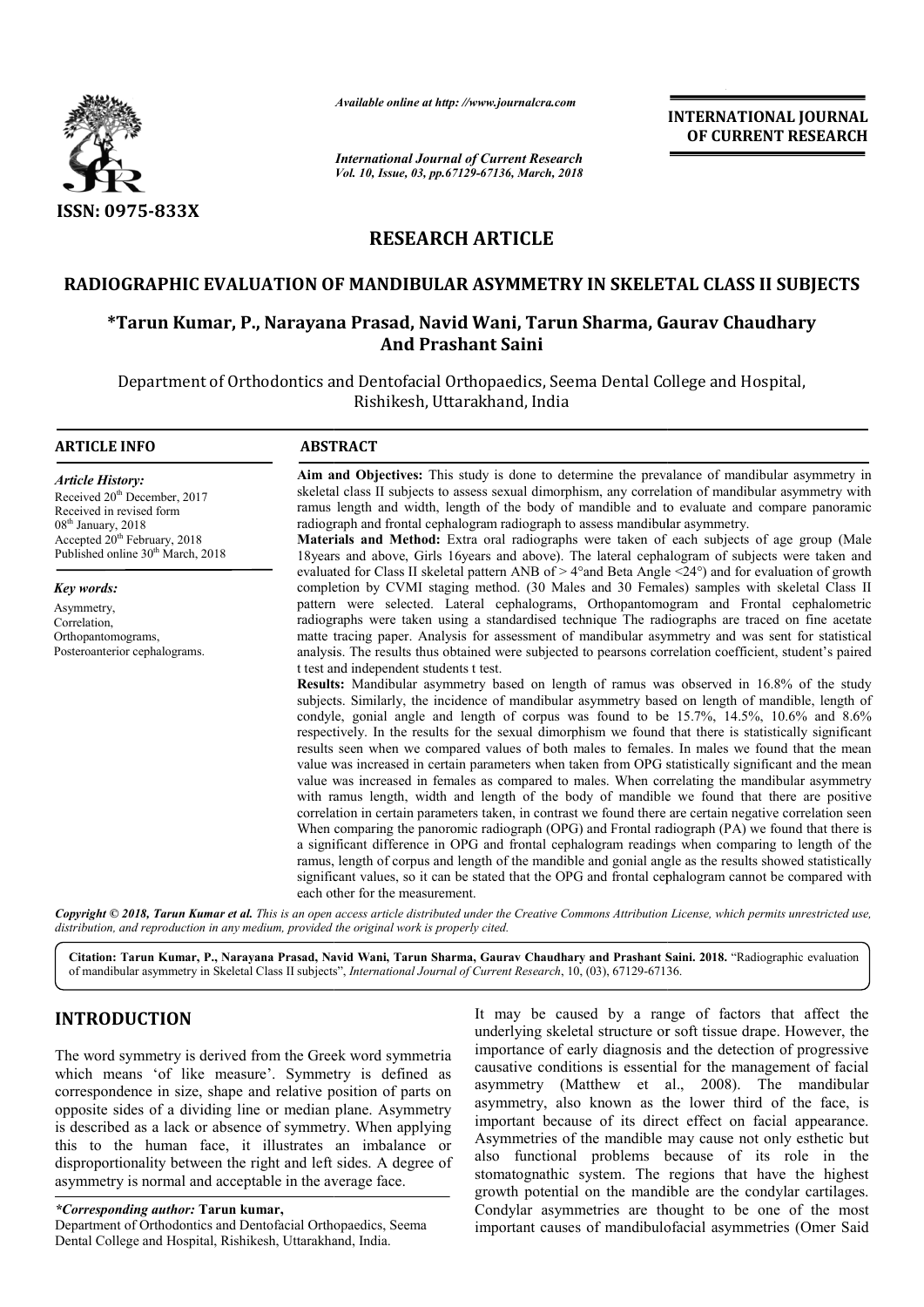Sezgin *et al*., 2007). The most prominent facial features of mandibular asymmetry include a shift of the chin to the short side and prominence of the mandibular (gonion) angle on the long side. Dental features may include an open bite on the long side, shift of the mandibular midline away from the long side, cross-bite on the short side, and a tilt of the frontal occlusal plane. There are several obvious causes of mandibular asymmetry such as trauma with fracture, tumors, and congenital anomalies (Per-Lennart Westesson *et al*., 1994). Orthopantomogram (OPG) is one of the most useful radiographs in dentistry. Panaromic radiography is frequently used in the orthodontic practice to provide important information about the teeth, their axial inclinations, maturation periods and surrounding tissues. It is also taken into consideration for assessing the condyle and symmetry of the mandible on the right and left side (Manish Batacharya and Praveen Mishra, 2012). This radiograph allows a bilateral view and adequate information on vertical measurements and asymmetry if present. (Gupta and Jain, 2012) Since the advent of cephalometric radiography, orthodontists have focused on the lateral x-ray as their primary source of patient skeletal and dentoalveolar data. However, the frontal (PA) and basilar views also contain valuable information for diagnosis and treatment planning procedures. Various dental and skeletal widths and skeletal asymmetries that are not available from the lateral cephalogram can be quantified from a frontal radiograph. (Duane *et al*., 1987)

# **MATERIALS AND METHODS**

The present cephalometric study was done on untreated Orthodontic patients who visited to the OPD at Department of Orthodontics and Dentofacial Orthopaedics, Seema Dental College and Hospital. The study comprised total number of 60 non growing subjects aged between 16 years and above for girls and 18 years and above for boys with skeletal Class II pattern. On the basis of following two readings on lateral cephalogram, subjects having skeletal Class II pattern were selected for the purpose of study.

- **ANB > 4˚: -** Subjects having ANB angle more than 4**˚**
- **Beta angle < 27˚: -** Subjects having Beta angle less than 27˚.

### **Inclusion criteria**

- Subjects with skeletal Class II pattern
- ANB  $> 4^{\circ}$  and Beta Angle  $\leq$ 27°
- Non growing adult patients
- Full complements of teeth with exception of third molars
- Subjects who have not undergone any previous orthodontic treatment.

### **Exclusion criteria**

- Patients undergoing orthodontic treatment.
- Patients with skeletal Class I and skeletal Class III
- Patients with any cleft.
- Patients with any syndrome.
- Patients with history of any accident, trauma.
- Patients with any tumor, cyst.

### **Methodology**

### **Selection criteria**

The Subjects were screened at the Out Patients Department OPD of Seema Dental College and Hospital. Extra oral radiographs were taken of each subjects of age group (Male 18years and above, Girls 16years and above). The lateral cephalogram of subjects were taken and evaluated for Class II skeletal pattern ANB of  $> 4^{\circ}$  and Beta Angle  $\leq$ 27°) (Figure I) and for evaluation of growth completion by CVMI staging method. (30 Males and 30 Females) samples with skeletal Class II pattern were selected. Lateral cephalograms, Orthopantomogram and Frontal cephalometric radiographs were taken using a standardised technique with patient in his/her natural head position, jaws in centric relation, teeth in occlusion with lips relaxed. The midsagittal plane of the patient (a vertical plane through the midline of the body divides the body into right and left halves) is parallel with the image receptor and with bilateral ear rods gently inserted into the external auditory meatus to stabilise the head position during exposure and the subject standing with the Frankfort Horizontal plane parallel to the floor. All Cephalograms were taken using Kodak 8000C Panoramic and Cephalometric unit at Tube voltage of 60-90kVp, Digital censor CCD with 1360X1840 Pixels and magnification of 1: 1%. The Frontal cephalogram (Figure II) and Orthopantomogram cephalograms (Figure III) are traced on fine acetate matte tracing paper measuring 8X10 inch and 0.003-inch in thickness using a trans-illuminator. The data was obtained using various parameters by Grummons method and Orthopantomogram analysis for assessment of mandibular asymmetry.These are the following parameters used in the study.



 **Figure 1. Parameters Used For Group Differentiation**



**Figure 2. Parameters used in Frontal cephalogram**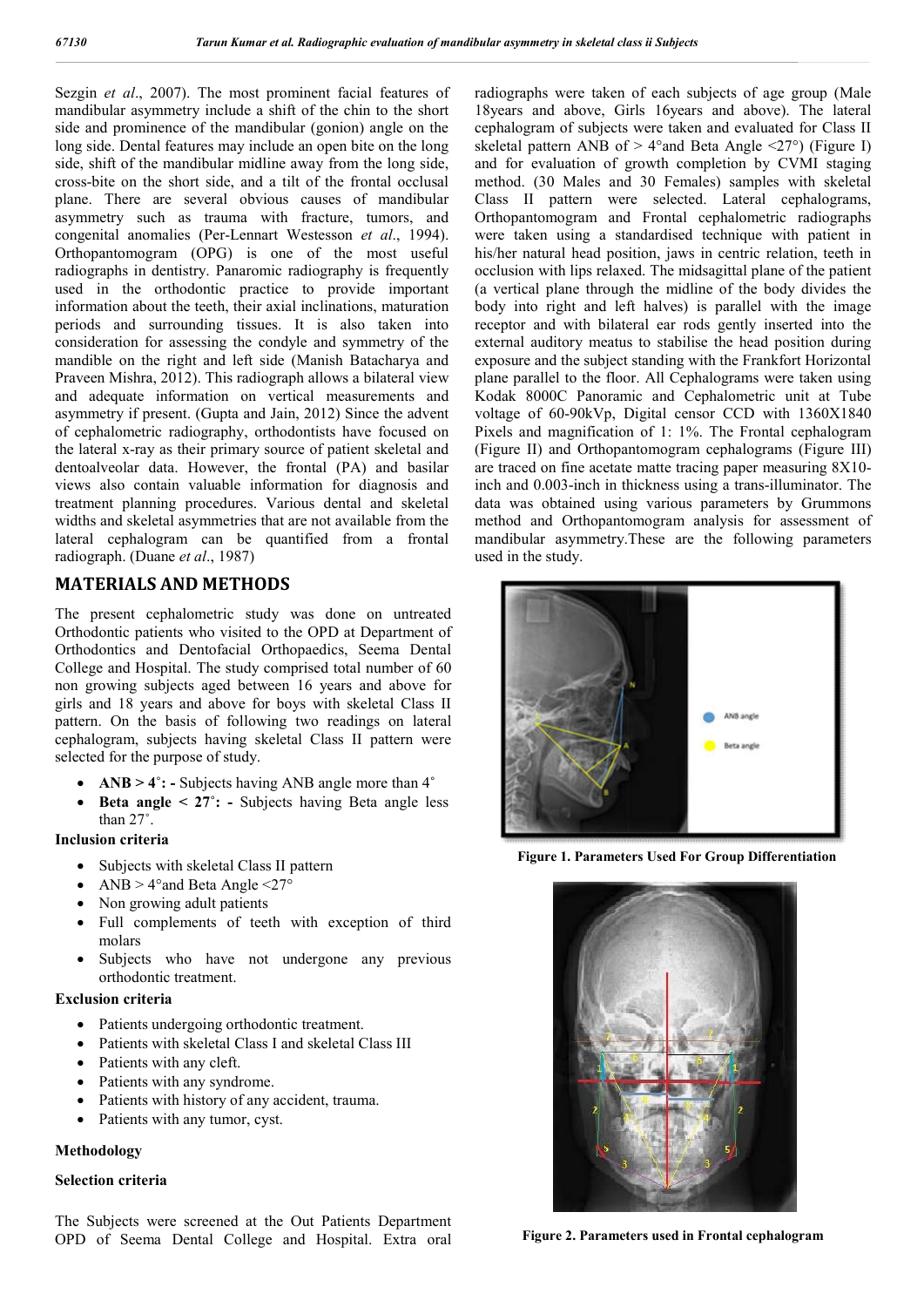- Length of condyle (Co-Snp)
- Length of ramus(Co-Go)
- Length of corpus(Go-Me)
- Length of mandible(Co-Me)
- Gonial angle(Co-Go-Me)
- Co-MSR
- AZ-MSR(RIGHT) ; AZ MSR(LEFT)
- J-MSR



#### **Figure 3. Parameter Used for Orthopantomogram**

- Length of condyle (Co-Snp)
- Length of ramus(Co-Go)
- Length of corpus(Go-Me)
- Length of mandible(Co-Me)
- Gonial angle(Co-Go-Me)
- Length of coronoid(Cor-Snp)
- Angle between condyle and coronoid
- Width of the ramus

## **RESULTS**

The objective of this study was to determine the prevalence of mandibular asymmetry in skeletal Class II subjects and to assess sexual dimorphism, any correlation of mandibular asymmetry with ramus length and width, length of the body of mandible and to evaluate and compare panoramic radiograph and frontal cephalogram radiograph to assess mandibular asymmetry. The data was obtained using various parameters by Grummons method and orthopantomogram analysis for assessment of mandibular asymmetry and sent for statistical analysis. The results thus obtained were subjected to pearsons correlation coefficient, student's paired t test and independent students t test. The prevalance of mandibular asymmetry in the present study was based on different parameters inclusive of both genders and OPG and Frontal radiographs. Mandibular asymmetry based on length of ramus was observed in 16.8% of the study subjects. Similarly, the incidence of mandibular asymmetry based on length of mandible, length of condyle, gonial angle and length of corpus was found to be 15.7%, 14.5%, 10.6% and 8.6% respectively. So my results suggest that any variation in length of ramus or increase in the length of mandible on either side can be the factor of asymmetry present. In the results for the sexual dimorphism we found that there is statistically significant results seen when we compared values of both males to females. In males we found that the mean value was increased in certain parameters when taken from OPG.

#### **Such parameters are as follows**

Length of condyle (right and left), length of ramus (right and left), length of corpus (right and left), length of mandible (right and left), length of coronoid (left and right), width of ramus(right and left).

| Parameter          | Side  | Minimum | Maximum | Mean   | Std. Deviation | Asymmetry |
|--------------------|-------|---------|---------|--------|----------------|-----------|
| Length of Condyle  | Right | 9.00    | 23.00   | 16.63  | 3.65           | 14.5%     |
|                    | Left  | 9.00    | 24.00   | 16.80  | 3.49           |           |
| Length of Ramus    | Right | 43.00   | 77.00   | 59.95  | 7.60           | 16.8%     |
|                    | Left  | 44.00   | 77.00   | 59.56  | 8.01           |           |
| Length of Corpus   | Right | 38.00   | 108.00  | 68.97  | 25.23          | $8.6\%$   |
|                    | Left  | 37.00   | 110.00  | 68.72  | 24.92          |           |
| Length of Mandible | Right | 18.00   | 148.00  | 108.76 | 27.30          | 15.7%     |
|                    | Left  | 38.00   | 147.00  | 108.35 | 25.64          |           |
| Gonial angle (in   | Right | 100.00  | 137.00  | 116.67 | 7.61           | $10.6\%$  |
| Degrees)           | Left  | 100.00  | 140.00  | 116.81 | 7.72           |           |

#### **Table 1. Overall prevalance of mandibular asymmetry (OPG + Frontal) (male + female) (n= 60)**

**Table 2. Overall comparison of the right and left side in Orthopantomogram ( male + female)**

|                |                                               | N  | Mean   | Std.      | <b>Paired Differences</b> |                | m     | df | P value      |
|----------------|-----------------------------------------------|----|--------|-----------|---------------------------|----------------|-------|----|--------------|
|                |                                               |    |        | Deviation |                           |                |       |    |              |
|                |                                               |    |        |           | Mean Difference           | Std. Deviation |       |    |              |
|                | OPG length of condyle (Co-Snp): right         | 60 | 16.88  | 3.44      | 0.217                     | 2.1            | 0.799 | 59 |              |
|                | OPG length of condyle (Co-Snp): left          | 60 | 16.67  | 3.676     |                           |                |       |    | 0.427        |
| 2              | OPG length of ramus (Co-Go): right            | 60 | 64.57  | 5.718     | 0.433                     | 2.174          | 1.544 | 59 |              |
|                | OPG length of ramus (Co-Go): left             | 60 | 64.13  | 6.355     |                           |                |       |    | 0.128        |
| 3              | OPG length of corpus (Go-Me): right           | 60 | 93.33  | 7.741     | 0.533                     | 4.006          | 1.031 | 59 |              |
|                | OPG length of corpus (Go-Me): left            | 60 | 92.8   | 7.559     |                           |                |       |    | 0.307        |
| $\overline{4}$ | OPG length of mandible (Co-Me): right         | 60 | 132.15 | 17.152    | 0.033                     | 13.881         | 0.019 | 59 |              |
|                | OPG length of mandible (Co-Me): left          | 60 | 132.12 | 8.77      |                           |                |       |    | 0.985        |
| 5              | OPG gonial angle (Co-Go-Me): right            | 60 | 114.42 | 5.381     | 0.017                     | 3.084          | 0.042 | 59 |              |
|                | OPG gonial angle (Co-Go-Me): left             | 60 | 114.4  | 5.499     |                           |                |       |    | 0.967        |
| 6              | OPG length of coronoid (Cor-Snp): right       | 60 | 10.13  | 2.92      | 0.117                     | 2.518          | 0.359 | 59 | 0.721        |
|                | OPG length of coronoid (Cor-Snp): left        | 60 | 10.02  | 3.553     |                           |                |       |    |              |
|                | OPG angle between condyle and coronoid: right | 60 | 39.12  | 5.761     | 3.583                     | 5.254          | 5.283 | 59 |              |
|                | OPG angle between condyle and coronoid: left  | 60 | 35.53  | 4.869     |                           |                |       |    | $\leq 0.001$ |
| 8              | OPG width of ramus: right                     | 60 | 31.37  | 3.092     | 0.8                       | 2.268          | 2.732 | 59 |              |
|                | OPG width of ramus: left                      | 60 | 30.57  | 3.387     |                           |                |       |    | 0.008        |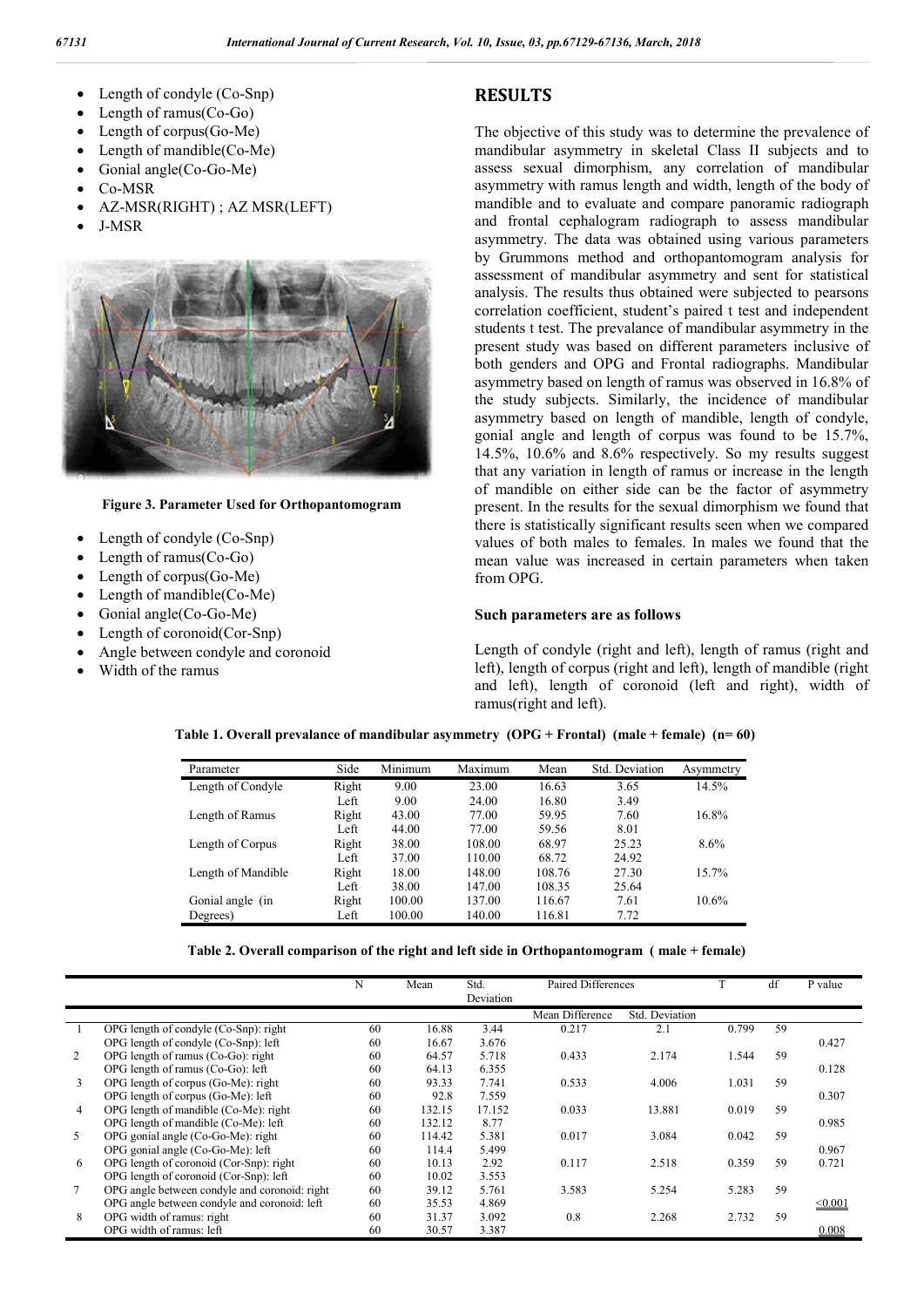|                |                                           | N  | Mean   | Std. Deviation | Paired Differences |                |          | Df | P value |
|----------------|-------------------------------------------|----|--------|----------------|--------------------|----------------|----------|----|---------|
|                |                                           |    |        |                | Mean Difference    | Std. Deviation |          |    |         |
|                | Frontal length of condyle (Co-Snp): right | 60 | 16.72  | 3.575          | 0.117              | 2.436          | 0.371    | 59 |         |
|                | Frontal length of condyle (Co-Snp): left  | 60 | 16.6   | 3.669          |                    |                |          |    | 0.712   |
| 2              | Frontal length of ramus (Co-Go): right    | 60 | 55.33  | 6.369          | 0.333              | 1.763          | 1.465    | 59 |         |
|                | Frontal length of ramus (Co-Go): left     | 60 | 55     | 6.827          |                    |                |          |    | 0.148   |
| 3              | Frontal length of corpus (Go-Me): right   | 60 | 44.62  | 4.203          | $-0.033$           | 2.792          | $-0.092$ | 59 |         |
|                | Frontal length of corpus (Go-Me): left    | 60 | 44.65  | 4.145          |                    |                |          |    | 0.927   |
| $\overline{4}$ | Frontal length of mandible (Co-Me):       | 60 | 85.37  | 9.848          | 0.783              | 2.38           | 2.55     | 59 |         |
|                | right                                     |    |        |                |                    |                |          |    | 0.013   |
|                | frontal length of mandible (Co-Me): left  | 60 | 84.58  | 10.06          |                    |                |          |    |         |
| 5              | Frontal gonial angle (Co-Go-Me): right    | 60 | 118.93 | 8.814          | $-0.283$           | 3.179          | $-0.69$  | 59 |         |
|                | Frontal gonial angle (Co-Go-Me): left     | 60 | 119.22 | 8.857          |                    |                |          |    | 0.493   |
| 6              | Frontal Co-MSR: right                     | 60 | 43.8   | 3.052          | 0.433              | 2.878          | 1.166    | 59 |         |
|                | Frontal Co-MSR: left                      | 60 | 43.37  | 2.852          |                    |                |          |    | 0.248   |
| $\tau$         | Frontal AZ-MSR: right                     | 60 | 57.25  | 4.293          | 0.617              | 4.388          | 1.088    | 59 |         |
|                | Frontal AZ-MSR: left                      | 60 | 56.63  | 3.395          |                    |                |          |    | 0.281   |
| 8              | Frontal J-MSR: right                      | 60 | 26.72  | 2.14           | $-0.4$             | 2.631          | $-1.178$ | 59 |         |
|                | Frontal J-MSR: left                       | 60 | 27.12  | 2.059          |                    |                |          |    | 0.244   |

### **Table 3. Overall comparison of the right and left side in Frontal cephalogram (male + female)**

**Table 4. Overall comparison of the Frontal vs OPG (Males + females)**

|                |                                                                             | N        | Mean            | Std.           | Paired Differences |                |          | df | P VALUE |
|----------------|-----------------------------------------------------------------------------|----------|-----------------|----------------|--------------------|----------------|----------|----|---------|
|                |                                                                             |          |                 | Deviation      | Mean Difference    | Std. Deviation |          |    |         |
|                | OPG length of condyle (Co-Snp): right                                       | 60       | 16.88           | 3.44           | 0.167              | 1.291          |          | 59 | 0.321   |
|                | frontal length of condyle (Co-Snp):<br>right                                | 60       | 16.72           | 3.575          |                    |                |          |    |         |
|                | OPG length of condyle (Co-Snp): left                                        | 60       | 16.67           | 3.676          | 0.067              | 0.516          |          | 59 | 0.321   |
|                | frontal length of condyle (Co-Snp): left                                    | 60       | 16.6            | 3.669          |                    |                |          |    |         |
| 2              | OPG length of ramus (Co-Go): right                                          | 60       | 64.57           | 5.718          | 9.233              | 3.647          | 19.611   | 59 | < 0.001 |
|                | frontal length of ramus $(Co-Go)$ : right                                   | 60       | 55.33           | 6.369          |                    |                |          |    |         |
|                | OPG length of ramus (Co-Go): left                                           | 60       | 64.13           | 6.355          | 9.133              | 3.771          | 18.761   | 59 | < 0.001 |
|                | frontal length of ramus (Co-Go): left                                       | 60       | 55              | 6.827          |                    |                |          |    |         |
| 3              | OPG length of corpus (Go-Me): right                                         | 60       | 93.33           | 7.741          | 48.717             | 8.209          | 45.967   | 59 | < 0.001 |
|                | frontal length of corpus (Go-Me): right                                     | 60       | 44.62           | 4.203          |                    |                |          |    |         |
|                | OPG length of corpus (Go-Me): left                                          | 60       | 92.8            | 7.559          | 48.15              | 7.778          | 47.95    | 59 | < 0.001 |
|                | frontal length of corpus (Go-Me): left                                      | 60       | 44.65           | 4.145          |                    |                |          |    |         |
| $\overline{4}$ | OPG length of mandible (Co-Me): right                                       | 60       | 132.15          | 17.152         | 46.783             | 17.25          | 21.008   | 59 | < 0.001 |
|                | frontal length of mandible (Co-Me):                                         | 60       | 85.37           | 9.848          |                    |                |          |    |         |
|                | right<br>OPG length of mandible (Co-Me): left                               | 60       | 132.12          | 8.77           | 47.533             | 10.694         | 34.431   | 59 | < 0.001 |
|                | frontal length of mandible (Co-Me): left                                    | 60       | 84.58           | 10.06          |                    |                |          |    |         |
| 5              | OPG gonial angle (Co-Go-Me): right                                          | 60       | 114.42          | 5.381          | $-4.517$           | 7.769          | $-4.503$ | 59 | < 0.001 |
|                |                                                                             |          |                 |                |                    |                |          |    |         |
|                | frontal gonial angle (Co-Go-Me): right<br>OPG gonial angle (Co-Go-Me): left | 60<br>60 | 118.93<br>114.4 | 8.814<br>5.499 | $-4.817$           | 7.95           | $-4.693$ | 59 | < 0.001 |
|                | frontal gonial angle (Co-Go-Me): left                                       | 60       | 119.22          | 8.857          |                    |                |          |    |         |
|                |                                                                             |          |                 |                |                    |                |          |    |         |

### **Table 5. Correlation of mandibular parameters using pearsons correlation coefficient in OPG**

| Sno | Parameters being correlated                                                          | N  | Correlation (r) | P VALUE |
|-----|--------------------------------------------------------------------------------------|----|-----------------|---------|
| 1   | OPG length of condyle (Co-Snp): right and opg length of ramus (Co-Go): right         | 60 | 0.497           | < 0.001 |
| 2   | OPG length of ramus (Co-Go): right and opg length of corpus (Go-Me): right           | 60 | 0.508           | < 0.001 |
| 3   | OPG length of ramus ( $Co-Go$ ): right and opg length of mandible ( $Co-Me$ ): right | 60 | 0.532           | < 0.001 |
| 4   | OPG length of ramus (Co-Go): right and opg gonial angle (Co-Go-Me): right            | 60 | $-0.389$        | 0.002   |
| 5   | OPG length of ramus (Co-Go): right and opg length of coronoid (Cor-Snp): right       | 60 | 0.178           | 0.173   |
| 6   | OPG length of ramus (Co-Go): right and opg angle between condyleand coronoid:        | 60 | $-0.29$         | 0.025   |
|     | right                                                                                |    |                 |         |
| 7   | OPG length of ramus (Co-Go): right and opg width of ramus: right                     | 60 | 0.563           | < 0.001 |
| 8   | OPG length of condyle (Co-Snp): left and opg length of ramus (Co-Go): left           | 60 | 0.583           | < 0.001 |
| 9   | OPG length of ramus $(Co-Go)$ : left and opg length of corpus $(Go-Me)$ : left       | 60 | 0.453           | < 0.001 |
| 10  | OPG length of ramus (Co-Go): left and opg length of mandible (Co-Me): left           | 60 | 0.74            | < 0.001 |
| 11  | OPG length of ramus (Co-Go): left and opg gonial angle (Co-Go-Me): left              | 60 | $-0.448$        | < 0.001 |
| 12  | OPG length of ramus (Co-Go): left and opg length of coronoid (Cor-Snp): left         | 60 | $-0.167$        | 0.201   |
| 13  | OPG length of ramus (Co-Go): left and opg angle between condyleand coronoid: left    | 60 | 0.043           | 0.747   |
| 14  | OPG length of ramus (Co-Go): left and opg width of ramus: left                       | 60 | 0.356           | 0.005   |
| 15  | OPG length of condyle (Co-Snp): right and opg width of ramus: right                  | 60 | 0.291           | 0.024   |
| 16  | OPG length of corpus (Go-Me): right and opg width of ramus: right                    | 60 | 0.486           | < 0.001 |
| 17  | OPG length of mandible (Co-Me): right and opg width of ramus: right                  | 60 | 0.192           | 0.142   |
| 18  | OPG gonial angle (Co-Go-Me): right and opg width of ramus: right                     | 60 | $-0.539$        | < 0.001 |
| 19  | OPG length of coronoid (Cor-Snp): right and opg width of ramus: right                | 60 | 0.203           | 0.12    |
| 20  | OPG angle between condyle and coronoid: right and opg width of ramus: right          | 60 | $-0.382$        | 0.003   |
| 21  | OPG length of condyle (Co-Snp): left and opg width of ramus: left                    | 60 | 0.35            | 0.006   |
| 22  | OPG length of corpus (Go-Me): left and opg width of ramus: left                      | 60 | 0.502           | < 0.001 |
| 23  | OPG length of mandible (Co-Me): left and opg width of ramus: left                    | 60 | 0.395           | 0.002   |
|     |                                                                                      |    |                 |         |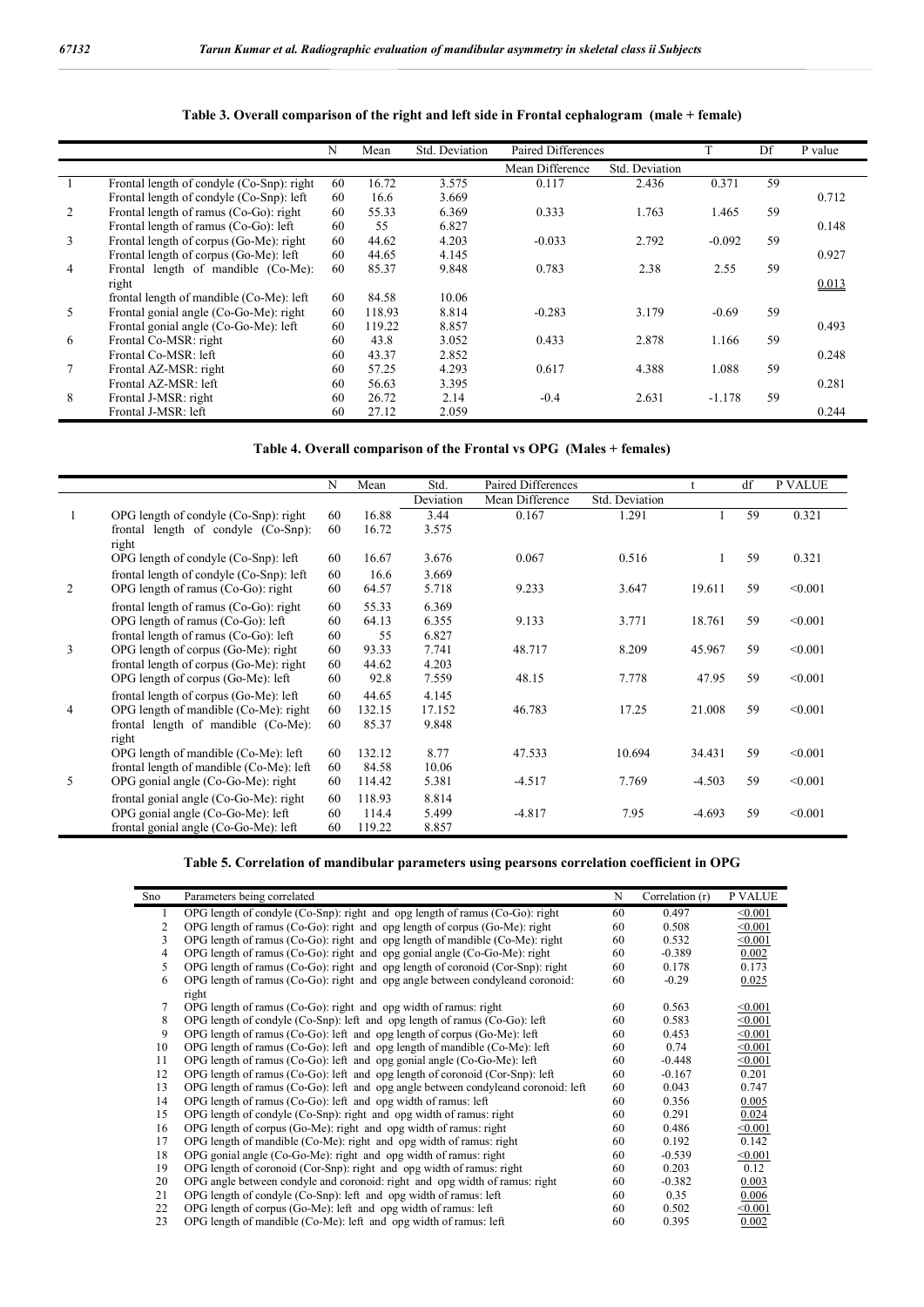|   |                                           | N  | Mean   | Std. Deviation | Paired Differences |                | T        | df | P Value      |
|---|-------------------------------------------|----|--------|----------------|--------------------|----------------|----------|----|--------------|
|   |                                           |    |        |                | Mean Difference    | Std. Deviation |          |    |              |
|   | OPG length of condyle (Co-Snp): right     | 30 | 15.77a | 3.319          |                    |                |          |    | $=$          |
|   | frontal length of condyle (Co-Snp): right | 30 | 15.77a | 3.319          |                    |                |          |    |              |
|   | OPG length of condyle (Co-Snp): left      | 30 | 15.43  | 3.748          | 0.133              | 0.73           |          | 29 | 0.326        |
|   | frontal length of condyle (Co-Snp): left  | 30 | 15.3   | 3.687          |                    |                |          |    |              |
| 2 | OPG length of ramus $(Co-Go)$ : right     | 30 | 61     | 4.778          | 9.2                | 2.709          | 18.602   | 29 | $\leq 0.001$ |
|   | frontal length of ramus (Co-Go): right    | 30 | 51.8   | 5.436          |                    |                |          |    |              |
|   | OPG length of ramus (Co-Go): left         | 30 | 60     | 4.698          | 8.9                | 2.808          | 17.359   | 29 | $\leq 0.001$ |
|   | frontal length of ramus (Co-Go): left     | 30 | 51.1   | 5.628          |                    |                |          |    |              |
| 3 | OPG length of corpus (Go-Me): right       | 30 | 88.87  | 7.065          | 45.2               | 7.336          | 33.746   | 29 | $\leq 0.001$ |
|   | frontal length of corpus (Go-Me): right   | 30 | 43.67  | 3.827          |                    |                |          |    |              |
|   | OPG length of corpus (Go-Me): left        | 30 | 88.93  | 6.948          | 44.833             | 6.358          | 38.625   | 29 | $\leq 0.001$ |
|   | frontal length of corpus (Go-Me): left    | 30 | 44.1   | 4.421          |                    |                |          |    |              |
| 4 | OPG length of mandible (Co-Me): right     | 30 | 124.87 | 21.489         | 41.433             | 19.709         | 11.514   | 29 | $\leq 0.001$ |
|   | frontal length of mandible (Co-Me): right | 30 | 83.43  | 7.986          |                    |                |          |    |              |
|   | OPG length of mandible (Co-Me): left      | 30 | 126.53 | 7.934          | 44                 | 7.566          | 31.854   | 29 | $\leq 0.001$ |
|   | frontal length of mandible (Co-Me): left  | 30 | 82.53  | 8.382          |                    |                |          |    |              |
| 5 | OPG gonial angle (Co-Go-Me): right        | 30 | 115.87 | 5.387          | $-5.433$           | 7.973          | $-3.733$ | 29 | 0.001        |
|   | frontal gonial angle (Co-Go-Me): right    | 30 | 121.3  | 8.619          |                    |                |          |    |              |
|   | OPG gonial angle (Co-Go-Me): left         | 30 | 115.83 | 6.12           | $-5.533$           | 8.007          | $-3.785$ | 29 | 0.001        |
|   | frontal gonial angle (Co-Go-Me): left     | 30 | 121.37 | 9.171          |                    |                |          |    |              |

### **Table 6 a. Comparison of OPG vs Frontal values (female)**

**Table 6 b. Comparison of the OPG vs Frontal values (male)**

|                |                                           | N  | Mean   | Std. Deviation | Paired Differences |                   |          | df | <b>P VALUE</b> |
|----------------|-------------------------------------------|----|--------|----------------|--------------------|-------------------|----------|----|----------------|
|                |                                           |    |        |                | Mean<br>Difference | Std.<br>Deviation |          |    |                |
| 1              | opg length of condyle (Co-Snp): right     | 30 | 18     | 3.238          | 0.333              | 1.826             |          | 29 | 0.326          |
|                | frontal length of condyle (Co-Snp): right | 30 | 17.67  | 3.623          |                    |                   |          |    |                |
|                | opg length of condyle (Co-Snp): left      | 30 | 17.90a | 3.209          |                    |                   |          |    | $\equiv$       |
|                | frontal length of condyle (Co-Snp): left  | 30 | 17.90a | 3.209          |                    |                   |          |    |                |
| $\overline{2}$ | opg length of ramus (Co-Go): right        | 30 | 68.13  | 4.167          | 9.267              | 4.441             | 11.43    | 29 | $\leq 0.001$   |
|                | frontal length of ramus (Co-Go): right    | 30 | 58.87  | 5.211          |                    |                   |          |    |                |
|                | opg length of ramus (Co-Go): left         | 30 | 68.27  | 4.975          | 9.367              | 4.575             | 11.214   | 29 | $\leq 0.001$   |
|                | frontal length of ramus (Co-Go): left     | 30 | 58.9   | 5.628          |                    |                   |          |    |                |
| 3              | opg length of corpus (Go-Me): right       | 30 | 97.8   | 5.542          | 52.233             | 7.596             | 37.663   | 29 | $\leq 0.001$   |
|                | frontal length of corpus (Go-Me): right   | 30 | 45.57  | 4.408          |                    |                   |          |    |                |
|                | opg length of corpus (Go-Me): left        | 30 | 96.67  | 6.087          | 51.467             | 7.74              | 36.419   | 29 | $\leq 0.001$   |
|                | frontal length of corpus (Go-Me): left    | 30 | 45.2   | 3.845          |                    |                   |          |    |                |
| 4 <sub>1</sub> | opg length of mandible (Co-Me): right     | 30 | 139.43 | 5.197          | 52.133             | 12.558            | 22.738   | 29 | $\leq 0.001$   |
|                | frontal length of mandible (Co-Me): right | 30 | 87.3   | 11.216         |                    |                   |          |    |                |
|                | opg length of mandible (Co-Me): left      | 30 | 137.7  | 5.389          | 51.067             | 12.23             | 22.87    | 29 | $\leq 0.001$   |
|                | frontal length of mandible (Co-Me): left  | 30 | 86.63  | 11.266         |                    |                   |          |    |                |
| 5              | opg gonial angle (Co-Go-Me): right        | 30 | 112.97 | 5.055          | $-3.6$             | 7.582             | $-2.601$ | 29 | 0.014          |
|                | frontal gonial angle (Co-Go-Me): right    | 30 | 116.57 | 8.496          |                    |                   |          |    |                |
|                | opg gonial angle (Co-Go-Me): left         | 30 | 112.97 | 4.453          | $-4.1$             | 7.963             | $-2.82$  | 29 | 0.009          |
|                | frontal gonial angle (Co-Go-Me): left     | 30 | 117.07 | 8.12           |                    |                   |          |    |                |

### **Table 7. Comparison of males vs females**

|                                       | Gender | N  | Mean   | Std. Deviation |          | Df | <b>P VALUE</b> |
|---------------------------------------|--------|----|--------|----------------|----------|----|----------------|
| OPG length of condyle (Co-Snp): right | Female | 30 | 15.77  | 3.319          | $-2.638$ | 58 | 0.011          |
|                                       | Male   | 30 | 18     | 3.238          |          |    |                |
| OPG length of condyle (Co-Snp): left  | Female | 30 | 15.43  | 3.748          | $-2.738$ | 58 | 0.008          |
|                                       | Male   | 30 | 17.9   | 3.209          |          |    |                |
| OPG length of ramus (Co-Go): right    | Female | 30 | 61     | 4.778          | $-6.163$ | 58 | $\leq 0.001$   |
|                                       | Male   | 30 | 68.13  | 4.167          |          |    |                |
| OPG length of ramus (Co-Go): left     | Female | 30 | 60     | 4.698          | $-6.617$ | 58 | $\leq 0.001$   |
|                                       | Male   | 30 | 68.27  | 4.975          |          |    |                |
| OPG length of corpus (Go-Me): right   | Female | 30 | 88.87  | 7.065          | $-5.449$ | 58 | < 0.001        |
|                                       | Male   | 30 | 97.8   | 5.542          |          |    |                |
| OPG length of corpus (Go-Me): left    | Female | 30 | 88.93  | 6.948          | $-4.585$ | 58 | < 0.001        |
|                                       | Male   | 30 | 96.67  | 6.087          |          |    |                |
| OPG length of mandible (Co-Me): right | Female | 30 | 124.87 | 21.489         | $-3.609$ | 58 | 0.001          |
|                                       | Male   | 30 | 139.43 | 5.197          |          |    |                |
| OPG length of mandible (Co-Me): left  | Female | 30 | 126.53 | 7.934          | $-6.377$ | 58 | < 0.001        |
|                                       | Male   | 30 | 137.7  | 5.389          |          |    |                |
| OPG gonial angle (Co-Go-Me): right    | Female | 30 | 115.87 | 5.387          | 2.15     | 58 | 0.036          |
|                                       | Male   | 30 | 112.97 | 5.055          |          |    |                |
| OPG gonial angle (Co-Go-Me): left     | Female | 30 | 115.83 | 6.12           | 2.075    | 58 | 0.042          |
|                                       | Male   | 30 | 112.97 | 4.453          |          |    |                |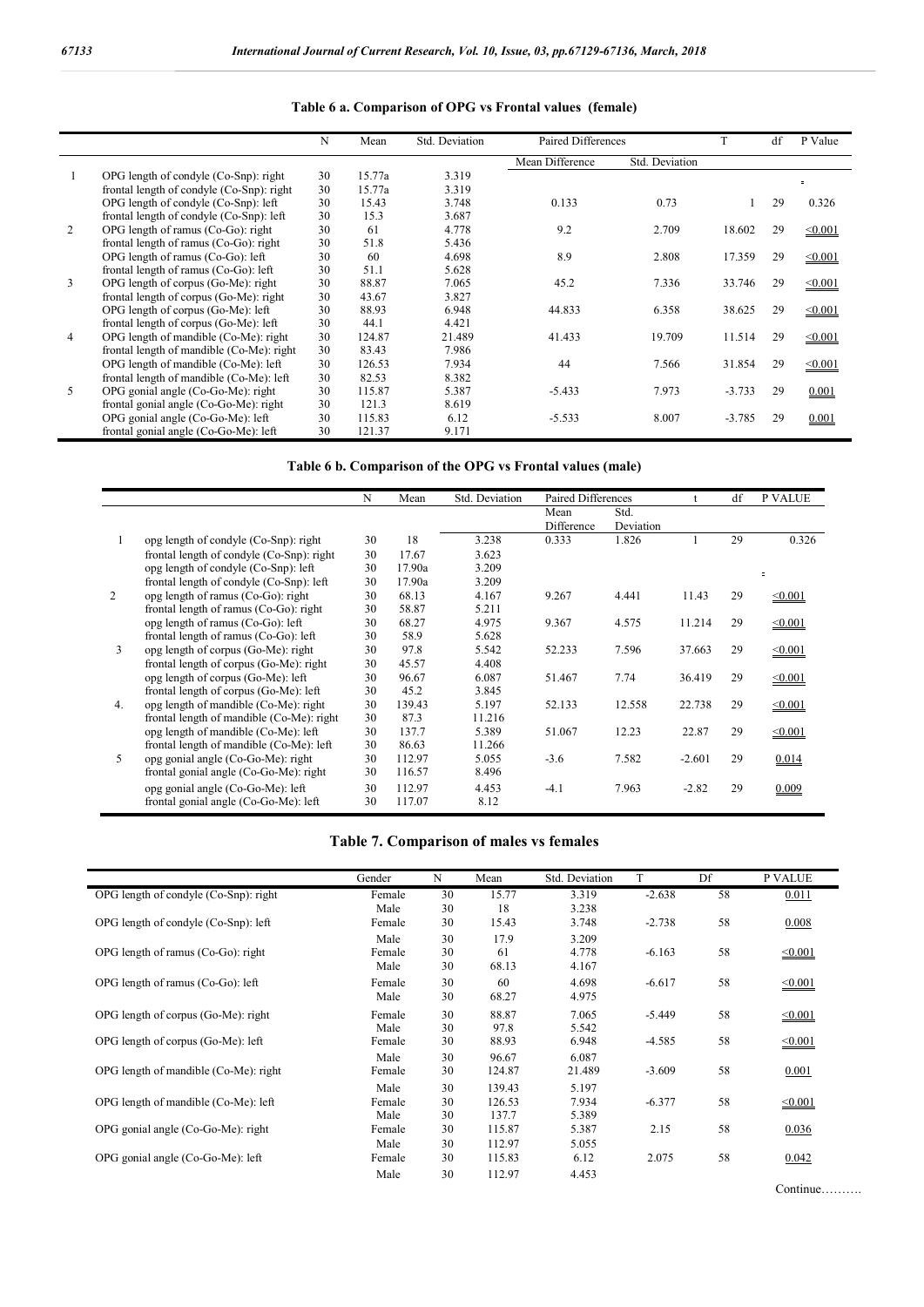| OPG length of coronoid (Cor-Snp): right       |                | 30       | 9.83           | 2.627         | $-0.793$ | 58     | 0.431   |
|-----------------------------------------------|----------------|----------|----------------|---------------|----------|--------|---------|
|                                               | Male           | 30       | 10.43          | 3.202         |          |        |         |
| OPG length of coronoid (Cor-Snp): left        | Female         | 30       | 10.2           | 3.199         | 0.397    | 58     | 0.693   |
|                                               | Male           | 30       | 9.83           | 3.922         |          |        |         |
| OPG angle between condyle and coronoid: right | Female         | 30       | 39.6           | 4.005         | 0.647    | 58     | 0.52    |
|                                               | Male           | 30       | 38.63          | 7.141         |          |        |         |
| OPG angle between condyle and coronoid: left  | Female         | 30       | 35.77          | 4.554         | 0.368    | 58     | 0.714   |
|                                               | Male           | 30       | 35.3           | 5.234         |          |        |         |
| OPG width of ramus: right                     | Female         | 30       | 30.17          | 2.817         | $-3.239$ | 58     | 0.002   |
|                                               | Male           |          | 32.57          | 2.921         |          |        |         |
|                                               |                | 30       |                |               |          |        |         |
| OPG width of ramus: left                      | Female<br>Male | 30<br>30 | 29.57          | 3.126<br>3.39 | $-2.375$ | 58     | 0.021   |
|                                               |                |          | 31.57          |               |          |        |         |
| Frontal length of condyle (Co-Snp): right     | Female         | 30       | 15.77          | 3.319         | $-2.118$ | 58     | 0.038   |
|                                               | Male           | 30       | 17.67          | 3.623         |          |        |         |
| Frontal length of condyle (Co-Snp): left      | Female         | 30       | 15.3           | 3.687         | $-2.913$ | 58     | 0.005   |
|                                               | Male           | 30       | 17.9           | 3.209         |          |        |         |
| Frontal length of ramus (Co-Go): right        | Female         | 30       | 51.8           | 5.436         | $-5.14$  | 58     | < 0.001 |
|                                               | Male           | 30       | 58.87          | 5.211         |          |        |         |
| Frontal length of ramus (Co-Go): left         | Female         | 30       | 51.1           | 5.628         | $-5.367$ | 58     | < 0.001 |
|                                               | Male           | 30       | 58.9           | 5.628         |          |        |         |
| Frontal length of corpus (Go-Me): right       | Female         | 30       | 43.67          | 3.827         | $-1.783$ | 58     | 0.08    |
|                                               | Male           | 30       | 45.57          | 4.408         |          |        |         |
| Frontal length of corpus (Go-Me): left        | Female         | 30       | 44.1           | 4.421         | $-1.028$ | 58     | 0.308   |
|                                               | Male           | 30       | 45.2           | 3.845         |          |        |         |
| Frontal length of mandible (Co-Me): right     | Female         | 30       | 83.43          | 7.986         | $-1.538$ | 58     | 0.129   |
|                                               | Male           | 30       | 87.3           | 11.216        |          |        |         |
| Frontal length of mandible (Co-Me): left      | Female         | 30       | 82.53          | 8.382         | $-1.599$ | 58     | 0.115   |
|                                               | Male           | 30       | 86.63          | 11.266        |          |        |         |
| Frontal gonial angle (Co-Go-Me): right        | Female         | 30       | 121.3          | 8.619         | 2.142    | 58     | 0.036   |
|                                               | Male           | 30       | 116.57         | 8.496         |          |        |         |
| Frontal gonial angle (Co-Go-Me): left         | Female         | 30       | 121.37         | 9.171         | 1.923    | 58     | 0.059   |
|                                               | Male           | 30       | 117.07         | 8.12          |          |        |         |
| Frontal Co-MSR: right                         | Female         | 30       | 42.23          | 2.661         | $-4.608$ | 58     | < 0.001 |
|                                               | Male           | 30       | 45.37          | 2.606         |          |        |         |
| Frontal Co-MSR: left                          | Female         | 30       | 42.2           | 2.797         | $-3.449$ | 58     | 0.001   |
|                                               | Male           | 30       | 44.53          | 2.432         |          |        |         |
| Frontal AZ-MSR: right                         | Female         | 30       | 55.2           | 3.388         | $-4.185$ | 58     | < 0.001 |
|                                               | Male           | 30       | 59.3           | 4.162         |          |        |         |
| Frontal AZ-MSR: left                          | Female         | 30       | 55.13          | 3.014         | $-3.791$ | 58     | < 0.001 |
|                                               | Male           | 30       | 58.13          | 3.115         |          |        |         |
|                                               |                |          |                | 1.552         |          |        |         |
| Frontal J-MSR: right                          | Female<br>Male | 30<br>30 | 26.07<br>27.37 | 2.456         | $-2.451$ | 58     | 0.017   |
| Frontal J-MSR: left                           |                | 30       |                |               |          | 53.181 | 0.027   |
|                                               | Female         |          | 26.53          | 2.27          | $-2.27$  |        |         |
|                                               | Male           | 30       | 27.7           | 1.664         |          |        |         |

In contrast we found that gonial angle (right and left) was statistically significant as the mean values was increased in females as compared to male values. When taking the values from Frontal radiograph we found that, length of condyle (right and left), length of corpus(right and left)length of mandible (right and left), Co-MSR (right and left), AZ- MSR( RIGHT AND LEFT), and J- MSR (right and left) were showing statistically significant values and the mean was increased in males as compared to females. In contrast gonial angle (right and left) was statistically significant and the mean value was increased in females as compared to males. When correlating the mandibular asymmetry with ramus length, width and length of the body of mandible we found that there are positive correlation in certain parameters taken they are as follows: -

Length of condyle and length of ramus, length of ramus and corpus length, length of ramus and length of mandible, length of ramus and length of coronoid, length of ramus and width of ramus, length of condyle and length of ramus, length of cramus and length of corpus, length of ramus and length of condyle, length of ramus and angle between condyle and coronoid, length of ramus and width of ramus, length of mandible and width of ramus, length of corpus and width of ramus, length of condyle and width of ramus, length of coronoid and width of ramus, length of condyle and width of ramus, length of corpus

length of mandible and width of ramus, length of coronoid and width of ramus. In contrast we found there are certain negative correlation seen in length of ramus and gonial angle, length of ramus and angle between condyle and coronoid, length of ramus and gonial angle, length of ramus and length of coronoid, gonial angle and width of ramus, angle between condyle and coronoid and width of ramus, gonial angle and width of ramus, angle between condyle and coronoid and width of ramus. When comparing the panoromic radiograph (OPG) and Frontal radiograph (PA) we found that there is a significant difference in OPG and frontal cephalogram readings when comparing to length of the ramus, length of corpus and length of the mandible and gonial angle as the results showed statistically significant values, so it can be stated that the OPG and frontal cephalogram cannot be compared with each other for the measurement.

### **DISCUSSION**

#### **Prevelance of mandibular asymmetry**

There is little information in the literature as to the relationship between mandibular asymmetry and skeletal pattern from either the antero-posterior or vertical aspect. *Severt and Proffit<sup>7</sup>* did a restrospective study of orthognathic patients identified those with Class II skeletal pattern as being least asymmetric.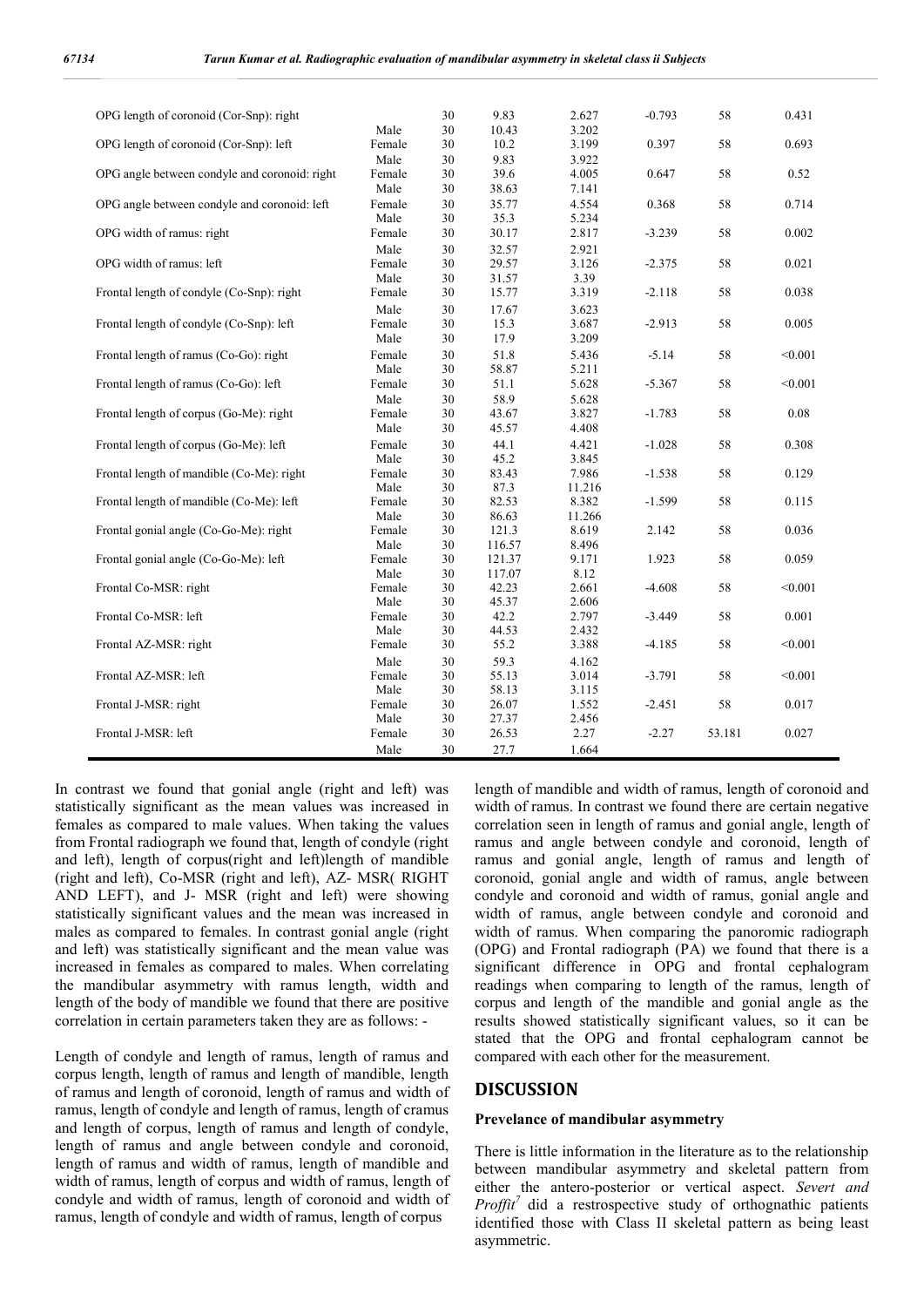In the other study done by *sassoun et al* in his article a roentgneographic cephalometric analysis of cephalo faciodental relationships in 1955 stated that if there is a diversity of facial pattern in height is an outcome of distorted facial, cranial morphology affecting several bones and growth rotations of mandible. So in our study we found that the prevelance of mandibular asymmetry as shown in Table no 1 is based on different parameters inclusive of both genders, OPG and Frontal radiographs. Mandibular asymmetry based on length of ramus was observed in 16.8% of the study subjects. Similarly, the incidence of mandibular asymmetry based on length of mandible, length of condyle, gonial angle and length of corpus was found to be 15.7%, 14.5%, 10.6% and 8.6% respectively as shown in Table no 1. Thus, the results in the present study suggest that any variation in length of ramus or increase in the length of mandible on either side can be the factor of asymmetry present. So if we clinically find any asymmetry present in the subject we can consider that there may be higher chances of asymmetries present in the length of ramus followed by length of mandible and length of condyle.

### **Sexual dimorphism**

*Jodi Leversha et al*. found in their panoramic study that males have a statistically significant larger ramus height and bigonial width than females (*P*<0.0001 for both). In our study we found similar finding that the ramal height is more for male than the female (right side male  $68.13\pm4.167$ : female  $61\pm4.78$ , left side male  $(68.27 \pm 4.975$  female  $60 \pm 4.698$ ) which is statistically significant as shown in Table no.7. Our study shows that the width of the ramus is statistically significant more in male both right and left side as compared to female (Right side male32.57±2.92; females 30.17±2.81 and left side male31.57±3.39: female29.57±3.13). In contrast to our study *Damera<sup>41</sup>* found insignificant (male 31.0275 and female 30.5625) difference. Mandibular condyle and ramus in particular are generally the most sexually dimorphic as they are the sites associated with the greatest morphological changes in size and remodeling during growth. So in our study also we have taken these parameters into consideration and found that length of mandibular condyle and ramus length is higher in males as compared to females. So it shows that there is higher prevelance of mandibular asymmetries seen in males than females. Our study is in accordance to the study done by *Noha Saleh Abu et al.* which stated that males showed statistically significant higher mean ramus linear measurements than females. His study also revealed that there is also lower mean gonial angle value in males than females which is also in accordance to our study as our study also shows decrease in the gonial angle in males than females as shown in Table no 7. The other parameters which were found more in males are length of condyle (right side male 18±3.24: female15.77±3.32 while on the left side male17.9±3.20: in female it was 15.43±3.75), length of corpus (right side male 97.8±5.54: female 88.87±7.06 and left side male96.67±6.087:, in female88.93±6.95)Length of mandible (right side male 139  $\pm$  5.19: female 124.87 $\pm$  21.49 and left side male 137.7 $\pm$ 5.39: in female  $126.53\pm7.93$ ) which were statistically significant seen in OPG radiograph. Parameters analysed using Frontal Cephalogram included most readings with increased significance in males rather than females. Length of condyle right in male was 17.67±3.62and length of condyle right female  $15.77 \pm 3.32$ . Length of condyle left side male  $17.9 \pm 3.21$  whereas in female is  $15.3 \pm 3.68$ .

Similarly Length of ramus right side male 58.87± 5.21: right side female  $51.8 \pm 5.44$  and left side male  $58.9 \pm 5.63$ , left in female 51.1 $\pm$ 5.63). Length of corpus (right side male 45.57 $\pm$ 4.41: female 43.67± 3.82 and left side male 45.2±3.84: in female 44.1 $\pm$ 4.42). Length of mandible (right side male 87.3  $\pm$ 11.23: female 83.43± 7.98 and left side male 86.63±11.27: in female  $82.53\pm8.38$ ). Frontal Co - MSR (right side male  $45.37\pm$ 2.6: female  $42.23 \pm 2.66$  and left side male  $44.53 \pm 2.43$ : in female  $42.2\pm2.80$ ). Frontal AZ-MSR (right side male  $59.3 \pm$ 4.16: female 55.2± 3.38 and left side male 58.13±3.11: in female 55.13 $\pm$ 3.01). Frontal J- MSR (right side male 27.37  $\pm$ 2.45: female26.07± 1.55 and left side male 27.7±1.66: in female 26.53±2.27). These readings which mostly reveal increase in the value in males than females can also be due to the skull size as females have smaller skull size as compared to males.

### **OPG vs Frontal Cephalometry**

In our study as shown in Table no 4 we have found that there is a significant difference in OPG and frontal cephalogram readings, to compare length of the ramus, length of corpus and length of the mandible and gonial angle so it can be stated that the OPG and frontal cephalogram cannot be compared with each other for the measurement. The Possible reasons must be the variation in the measurements in both OPG and PA as all the measurements don't match due to the difference in standardization. In contrast to our study done by *Aggarwal et*   $al<sup>11</sup>$  it was found that a strong correlation exist between OPG and frontal and they have mentioned four linear namely as length of the condyle, length of the ramus and length of the corpus, and two angular as gonial angle and mandibular  $1<sup>st</sup>$ molar angulation were found to be comparable in both PA cephalogram and OPG.

### **Correlation of mandibular asymmetry with ramus length**

### **Ramus length**

In Table no 5, as the study shows that there is positive correlation of ramus length with length of condyle, corpus length, length of mandible, length of coronoid, width of ramus and angle between condyle and coronoid, i.e if the length of ramus length is increased, the length of the condyle will increase and vice versa i.e if length of condyle is increased the length of the ramus length will also increase. This means ramus length is directly proportional to length length of codyle. This accounts for all the positive correlations mentioned above according to our study. As shown in Table no 5, there is negative correlation between length of ramus and gonial angle i.e if the length of ramus is increased there would be decrease in the gonial angle that means according to our study the length of ramus is inversely proportional to gonial angle. Negative correlation found in the study is supported by *Bjork, A.and Palling, M.*  $(1954)^{12}$  Adolescent age changes in sagittal jaw relation alveolar prognathy and incisal inclination, which states that increase in the length of mandibular ramus is associated with decrease in gonial angle which is always found in horizontal growth pattern. So the study done by author matches our study.

#### **Correlation of mandibular asymmetry with ramus width**

**Ramus width:** These are the following positive correlations found in the study with regards to ramus width. Length of ramus, length of condyle, length of corpus, length of coronoid. These are the following parameters with negative correlation